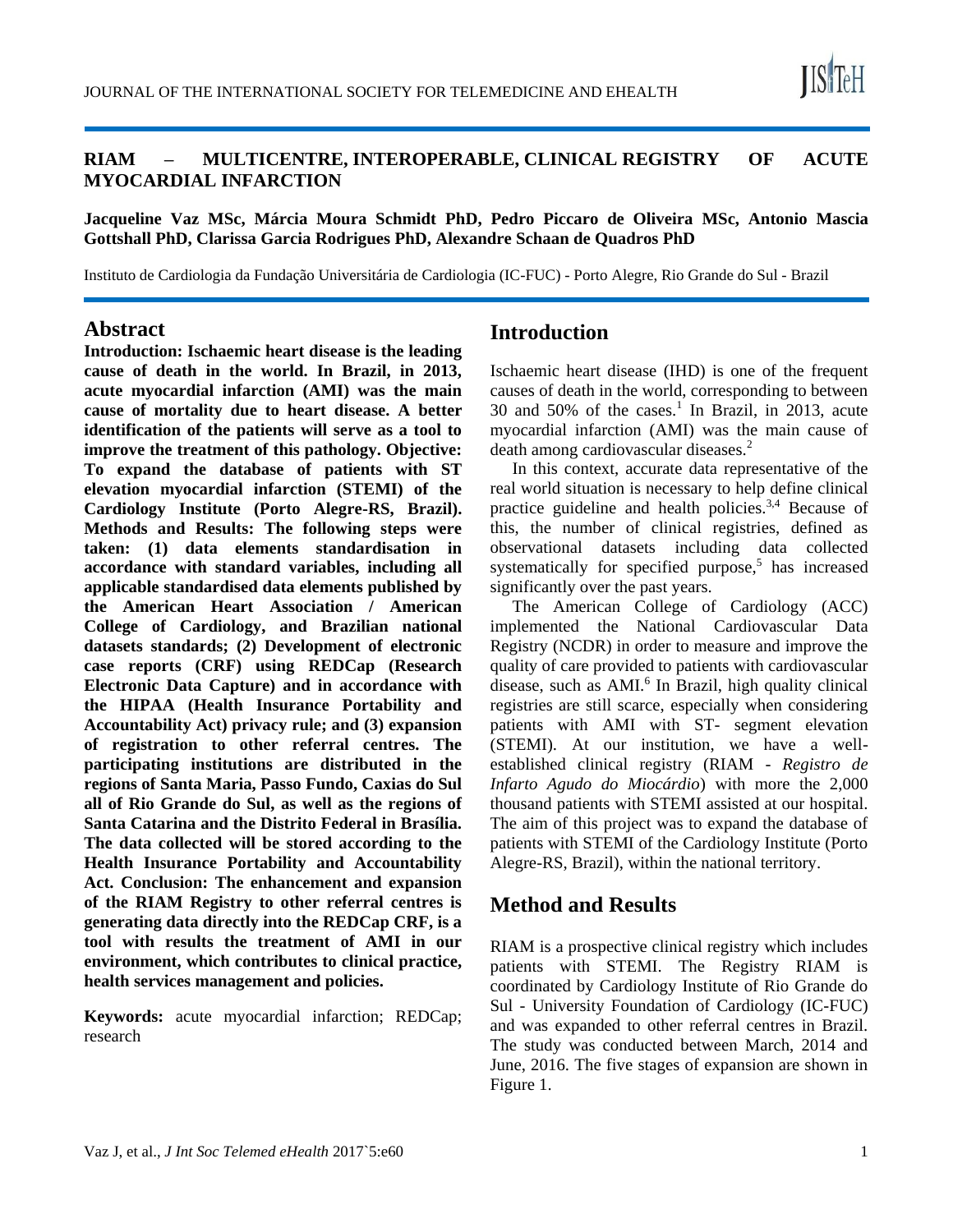

 **Figure 1.** Flowchart of the RIAM Registry expansion.

#### *Variables standardisation*

We compared the RIAM variables with standard data elements proposed by the guidelines from the American College of Cardiology (ACC) and American Heart Association  $(AHA)$ .<sup>7</sup> We evaluated the data elements from the ACTION Registry®-GWTG ™ (quality programme for patients with AMI) - from NCDR, and from the *Instituto Brasileiro de Geografia e Estatística* (IBGE).<sup>8</sup> Table 1 shows some of the variables extracted from the ACTION for comparison with the RIAM variables.

Most of the variables were similar between RIAM and the data elements proposed by the ACC/AHA. Table 2 represents the RIAM classes and number of variables defined.

#### *REDCap implementation*

 $REDCap<sup>9</sup>$  is available at our institution under a license provided by the Vanderbilt University.<sup>10</sup> The software is recognised for its safety and applicability for clinical data collection and storage and follows the guidelines from the Health Insurance Portability and Accountability Act (HIPAA).<sup>11</sup>

|  |  |  |  |  |  |  | <b>Table 1.</b> Variables extracted from the ACTION for comparison with the RIAM variables. |
|--|--|--|--|--|--|--|---------------------------------------------------------------------------------------------|
|--|--|--|--|--|--|--|---------------------------------------------------------------------------------------------|

| A. Demographics           | Variable / Field Name   | <b>Field Label</b>                                 |
|---------------------------|-------------------------|----------------------------------------------------|
| Patient ID                | patient_ID              | Patient identifier number                          |
| <b>Birth Date</b>         | birth_date              | Patient date of birth                              |
| Gender                    | sex                     | Patient gender                                     |
| Race                      | race                    | Patient race                                       |
| <b>B.</b> Admission       |                         |                                                    |
| <b>Admission Date</b>     | admission_date          | Patient admission date                             |
| Private Insurance Payer   | insurance_payer_private | Patient insurance payer                            |
| <b>C. Cardiac Status</b>  |                         |                                                    |
| <b>Symptom Onset Date</b> | symptom_onset_date      | Indicates the date of the first ischaemic symptoms |
| <b>Heart Failure</b>      | heart_failure           | Indicates the presence of heart failure            |
| Cardiogenic Shock         | cardiogenic shock       | Indicates the presented cardiogenic shock          |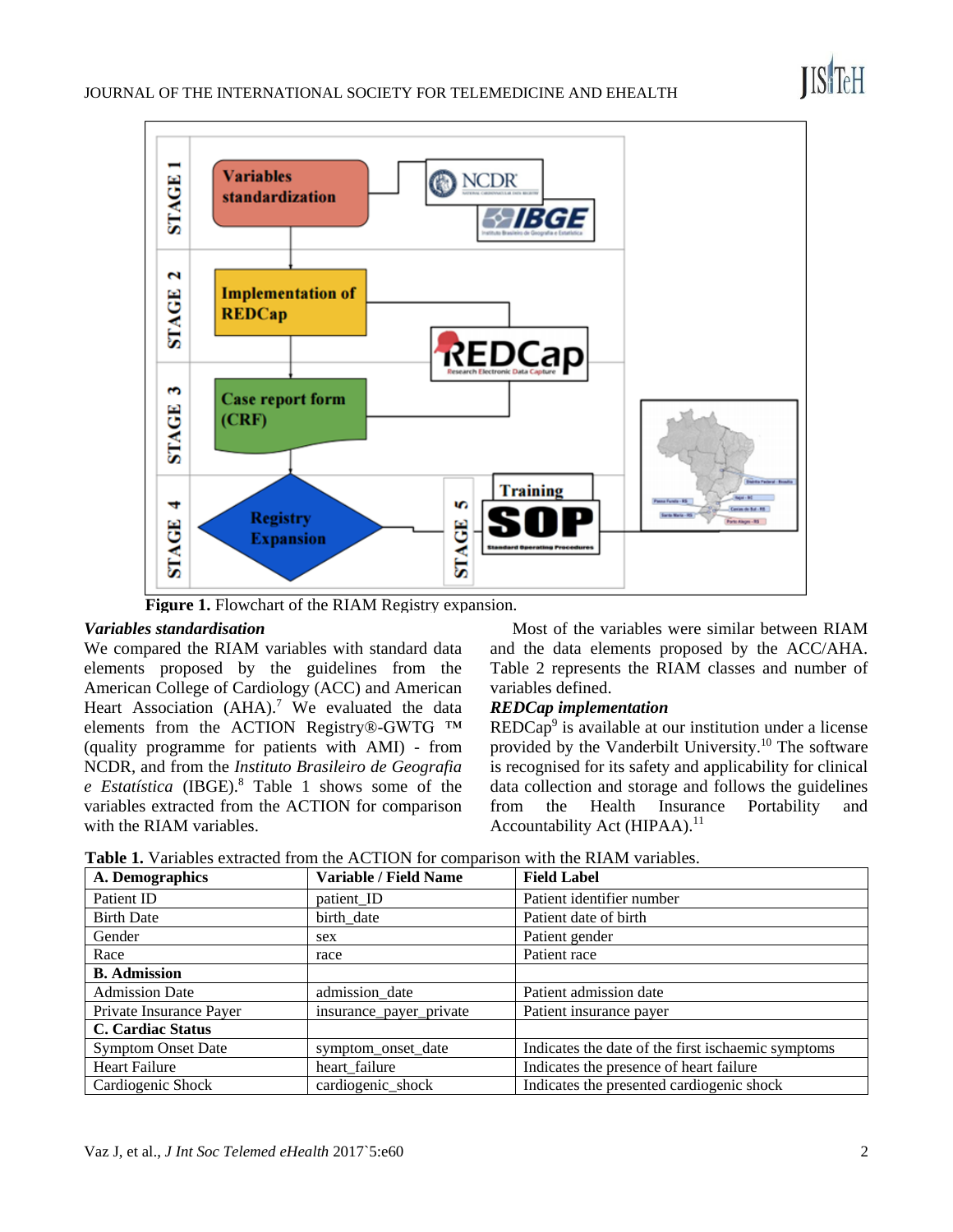

#### *Case Report Form - CRF*

The electronic CRF were developed using REDCap. The steps of the creation of CRF follow the software orientation according to Table 3.

#### *Expansion of the registry*

RIAM was expanded and now includes six sites in Rio Grande do Sul, at Porto Alegra, Santa Maria (2), Passo Fundo, Caxias do Sul (1) and one site each at Itajaí in Santa Catarina and Distrito Federal in Brasília. (Figure 2)

| Table 2. Classes of variables.                            |                                                                                                                                                                                                                                                             |                  |  |  |  |
|-----------------------------------------------------------|-------------------------------------------------------------------------------------------------------------------------------------------------------------------------------------------------------------------------------------------------------------|------------------|--|--|--|
| <b>Name of the Instrument</b><br><b>Variables Classes</b> |                                                                                                                                                                                                                                                             | <b>Variables</b> |  |  |  |
| Demographic Data                                          | Patient ID; date of birth; age; health insurance; level of schooling; race; sex.                                                                                                                                                                            | 6                |  |  |  |
| Contacts                                                  | Main telephone number; Second telephone number; Family telephone<br>number; e-mail.                                                                                                                                                                         | 4                |  |  |  |
| Clinical Data - first 24 hours                            | Symptoms and first service; the beginning of the distress; Precedence; The<br>ECG Data; AMI wall; Vital signs and physical test; Reperfusion and<br>strategy.                                                                                               | 18               |  |  |  |
| Medication - first 24 hours                               | Medications administered.                                                                                                                                                                                                                                   | 23               |  |  |  |
| Pre Clinical History                                      | Height; Weight; DM; Smoker; Hypertension; Dyslipidemia; Angina; AMI;<br>PCI; Heart failure; Family historic; Stroke; CABG; Currently on Dialysis;<br>Cancer; Depression; Peripheral Artery Disease; Atrial Fibrillation or Flutter;<br>Cardiac Dispositive. | 22               |  |  |  |
| Catetherism and intervention                              | Cardiac Catheterism and PCI; Angiographic discover; Angioplasty Data;<br>Angiographic Aspects;                                                                                                                                                              | 34               |  |  |  |
| Lab Datas - hospitalisation                               | Collection for laboratorial tests; Myocardial lesion Markers.                                                                                                                                                                                               | 20               |  |  |  |
| Procedures and<br>complications –                         | The kind of AMI; Procedures until discharge; Complication until discharge.                                                                                                                                                                                  | 26               |  |  |  |

Table 2.

Hospitalisation and

Discharge

#### *Training - SOP (Standard Operating Procedure)*

The principal investigator (PI) and their teams received an e-mail with the necessary information to access REDCap, including individual and non transferable username and password, together with an SOP describing the eight steps to access the system and use of the record status and event grid.

#### *Data quality reports*

In order to minimise missing data, we defined some variables such that it is not possible to move to the

| <b>Table 3.</b> The Steps of the creation of CRF. |
|---------------------------------------------------|
|---------------------------------------------------|

Acute Myocardial Infarction; MACE: Major Adverse Cardiac Events.

| <b>Step</b>    | <b>Orientations</b>                                                                                    | <b>Conclusion</b> |  |
|----------------|--------------------------------------------------------------------------------------------------------|-------------------|--|
|                | Settings of the main project, setting of CRF respecting to the Project goals.                          |                   |  |
| $\mathfrak{D}$ | The license of modules and CRF customisation with variable insertion.                                  | Concluded         |  |
| 3              | Pilot test of CRF with the inclusion of 30 patients; add data in each banking section. The test        | Concluded         |  |
|                | defined the variables and the time of the banking is fed. As well as the logics and counts. After that |                   |  |
|                | reports of quality of the test and the exportation of data to the other systems were generated:        |                   |  |
|                | Microsoft Excel; SPSS - Statistical Package for the Social Sciences; SAS - Statistical Analysis        |                   |  |
|                | System e o System R.                                                                                   |                   |  |
| $\overline{4}$ | Project status change. After the checking of the last items. The Project had its status changed about  | Concluded         |  |
|                | production development. The fields of the Project that needs to be approved by the manager of          |                   |  |
|                | REDCap have not been able to be edited.                                                                |                   |  |
| 5.             | Links to the project were optional. They are not necessary.                                            | Optional          |  |
| 6              | Rights and user permissions. Aimed to the user permissions in REDCap. All users were setting to        | Concluded         |  |
|                | the different permission level, which vary between visualisation and the edition of the project.       |                   |  |

Discharge hospital data Death until discharge; Date of the discharge; Period of hospitalization;

Endpoints and segments Contact Data; Date; Death; The cause of Death; Hospitalization; AMI;

Medicines in the date of discharge; MACE Hospitalization.

ID: identification; ECG: Electrocardiogram; DM: Diabetes Mellitus; PCI: Percutaneous Coronary Intervention; AMI:

Angina; Cardiac Arrest; Stroke; PCI; CABG; Re-stenosis; MACE.

9

24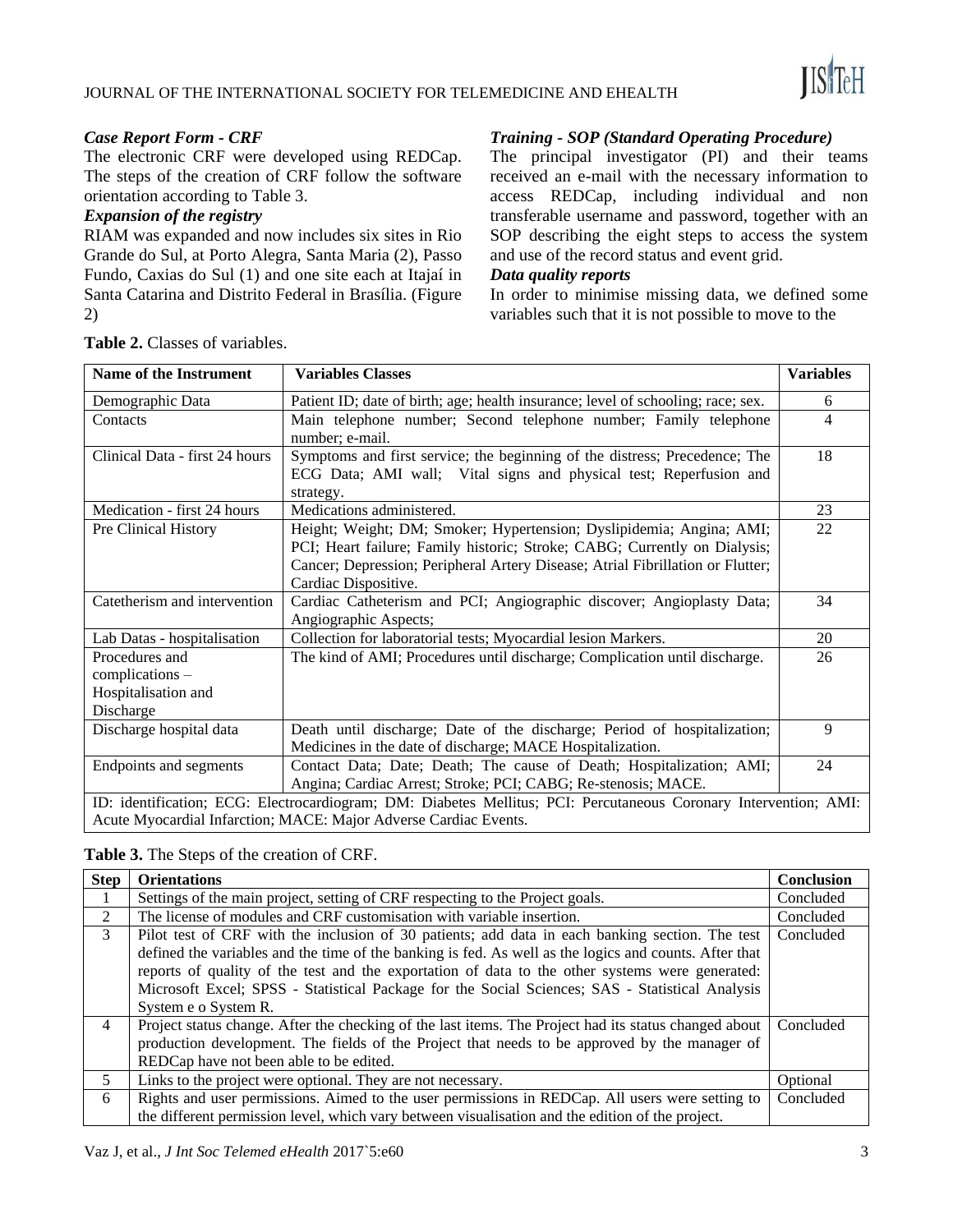

next CRF page without completing them. We also defined ranges for numerical variables. Data quality reports are run weekly by the coordinating site and sent by email to the other sites.

#### *Ethical Aspects*

The study was conducted in accordance with the Brazilian law and the Good Clinical Practice (GCP) guidelines, and was approved by the Institutional Review Board (IRB) of the IC-FUC and was sent to be approved at the included data collection sites.

# **Conclusion**

RIAM has provided important data for several publications, and also for quality of care improvements, education and health policies definitions. The registry has great potential enabling research in the area and development of new technologies and innovation in health.



Figure 2. Location of the sites included in the Registry.

................................................................................



**Figure 3.** Protocol of RIAM Registry.

Vaz J, et al., *J Int Soc Telemed eHealth* 2017`5:e60 4

...............................................................................